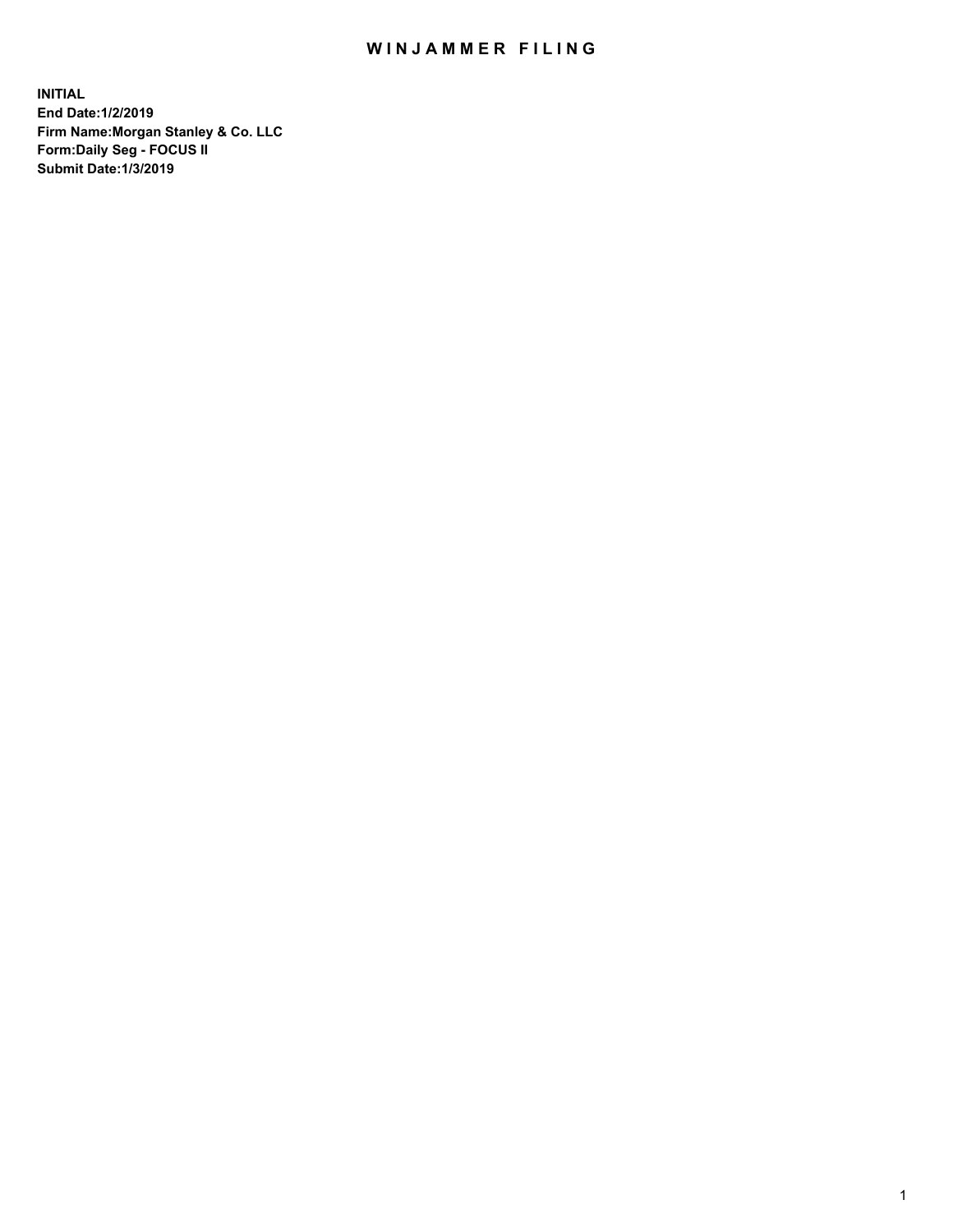**INITIAL End Date:1/2/2019 Firm Name:Morgan Stanley & Co. LLC Form:Daily Seg - FOCUS II Submit Date:1/3/2019 Daily Segregation - Cover Page**

| Name of Company                                                                                                                                                                                                                                                                                                                | Morgan Stanley & Co. LLC                                    |
|--------------------------------------------------------------------------------------------------------------------------------------------------------------------------------------------------------------------------------------------------------------------------------------------------------------------------------|-------------------------------------------------------------|
| <b>Contact Name</b>                                                                                                                                                                                                                                                                                                            | <b>Ikram Shah</b>                                           |
| <b>Contact Phone Number</b>                                                                                                                                                                                                                                                                                                    | 212-276-0963                                                |
| <b>Contact Email Address</b>                                                                                                                                                                                                                                                                                                   | Ikram.shah@morganstanley.com                                |
| FCM's Customer Segregated Funds Residual Interest Target (choose one):<br>a. Minimum dollar amount: ; or<br>b. Minimum percentage of customer segregated funds required:% ; or<br>c. Dollar amount range between: and; or<br>d. Percentage range of customer segregated funds required between: % and %.                       | 280,000,000<br><u>0</u><br>00<br>0 <sub>0</sub>             |
| FCM's Customer Secured Amount Funds Residual Interest Target (choose one):<br>a. Minimum dollar amount: ; or<br>b. Minimum percentage of customer secured funds required:%; or<br>c. Dollar amount range between: and; or<br>d. Percentage range of customer secured funds required between:% and%.                            | 140,000,000<br><u>0</u><br>0 <sub>0</sub><br>0 <sub>0</sub> |
| FCM's Cleared Swaps Customer Collateral Residual Interest Target (choose one):<br>a. Minimum dollar amount: ; or<br>b. Minimum percentage of cleared swaps customer collateral required:% ; or<br>c. Dollar amount range between: and; or<br>d. Percentage range of cleared swaps customer collateral required between:% and%. | 92,000,000<br><u>0</u><br><u>00</u><br>00                   |

Attach supporting documents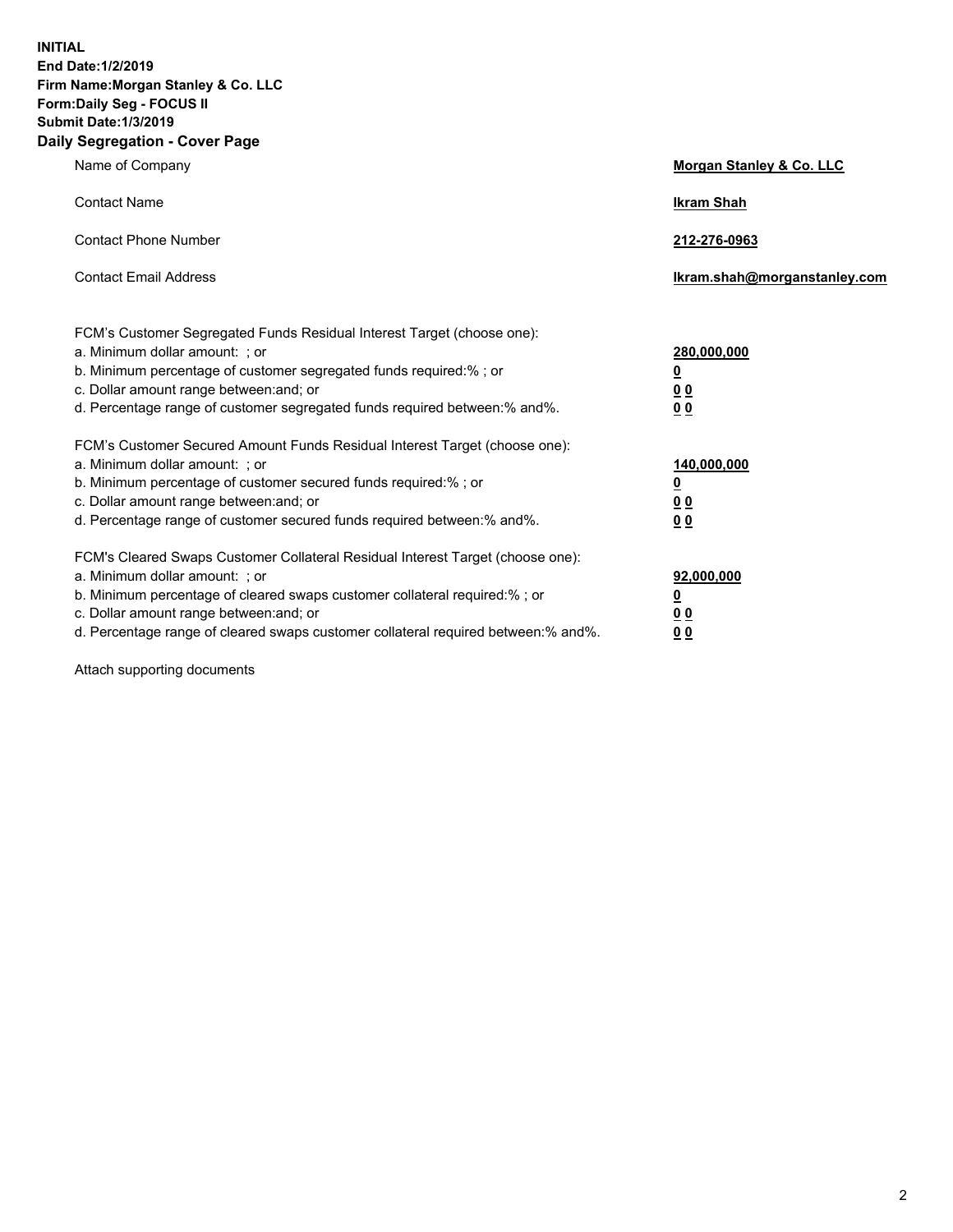|          | <b>INITIAL</b><br>End Date: 1/2/2019<br>Firm Name: Morgan Stanley & Co. LLC<br>Form: Daily Seg - FOCUS II<br><b>Submit Date: 1/3/2019</b><br><b>Daily Segregation - Secured Amounts</b> |                                                               |
|----------|-----------------------------------------------------------------------------------------------------------------------------------------------------------------------------------------|---------------------------------------------------------------|
|          | Foreign Futures and Foreign Options Secured Amounts<br>Amount required to be set aside pursuant to law, rule or regulation of a foreign                                                 | $0$ [7305]                                                    |
| 1.       | government or a rule of a self-regulatory organization authorized thereunder<br>Net ledger balance - Foreign Futures and Foreign Option Trading - All Customers<br>A. Cash              | 4,078,869,473 [7315]                                          |
|          | B. Securities (at market)                                                                                                                                                               | 2,039,003,277 [7317]                                          |
| 2.<br>3. | Net unrealized profit (loss) in open futures contracts traded on a foreign board of trade<br>Exchange traded options                                                                    | -988,811,161 [7325]                                           |
|          | a. Market value of open option contracts purchased on a foreign board of trade                                                                                                          | 2,853,140 [7335]                                              |
|          | b. Market value of open contracts granted (sold) on a foreign board of trade                                                                                                            | -4,234,290 [7337]                                             |
| 4.       | Net equity (deficit) (add lines 1.2. and 3.)                                                                                                                                            | 5,127,680,439 [7345]                                          |
| 5.       | Account liquidating to a deficit and account with a debit balances - gross amount<br>Less: amount offset by customer owned securities                                                   | 184,190,767 [7351]<br>-178,552,819 [7352] 5,637,948<br>[7354] |
| 6.       | Amount required to be set aside as the secured amount - Net Liquidating Equity                                                                                                          | 5,133,318,387 [7355]                                          |
|          | Method (add lines 4 and 5)                                                                                                                                                              |                                                               |
| 7.       | Greater of amount required to be set aside pursuant to foreign jurisdiction (above) or line<br>6.                                                                                       | 5,133,318,387 [7360]                                          |
|          | FUNDS DEPOSITED IN SEPARATE REGULATION 30.7 ACCOUNTS                                                                                                                                    |                                                               |
| 1.       | Cash in banks                                                                                                                                                                           |                                                               |
|          | A. Banks located in the United States<br>B. Other banks qualified under Regulation 30.7                                                                                                 | 184,476,376 [7500]<br>1,054,398,342 [7520] 1,238,874,718      |
| 2.       | Securities                                                                                                                                                                              | [7530]                                                        |
|          | A. In safekeeping with banks located in the United States                                                                                                                               | 172,078,528 [7540]                                            |
|          | B. In safekeeping with other banks qualified under Regulation 30.7                                                                                                                      | 0 [7560] 172,078,528 [7570]                                   |
| 3.       | Equities with registered futures commission merchants                                                                                                                                   |                                                               |
|          | A. Cash                                                                                                                                                                                 | 6,822,068 [7580]                                              |
|          | <b>B.</b> Securities                                                                                                                                                                    | $0$ [7590]                                                    |
|          | C. Unrealized gain (loss) on open futures contracts                                                                                                                                     | 483,854 [7600]                                                |
|          | D. Value of long option contracts                                                                                                                                                       | $0$ [7610]                                                    |
|          | E. Value of short option contracts                                                                                                                                                      | 0 [7615] 7,305,922 [7620]                                     |
| 4.       | Amounts held by clearing organizations of foreign boards of trade                                                                                                                       |                                                               |
|          | A. Cash                                                                                                                                                                                 | $0$ [7640]                                                    |
|          | <b>B.</b> Securities                                                                                                                                                                    | $0$ [7650]                                                    |
|          | C. Amount due to (from) clearing organization - daily variation                                                                                                                         | $0$ [7660]                                                    |
|          | D. Value of long option contracts<br>E. Value of short option contracts                                                                                                                 | $0$ [7670]<br>0 [7675] 0 [7680]                               |
| 5.       | Amounts held by members of foreign boards of trade                                                                                                                                      |                                                               |
|          | A. Cash                                                                                                                                                                                 | 3,031,572,480 [7700]                                          |
|          | <b>B.</b> Securities                                                                                                                                                                    | 1,866,924,748 [7710]                                          |
|          | C. Unrealized gain (loss) on open futures contracts                                                                                                                                     | -989,295,015 [7720]                                           |
|          | D. Value of long option contracts                                                                                                                                                       | 2,853,140 [7730]                                              |
|          | E. Value of short option contracts                                                                                                                                                      | -4,234,290 [7735] 3,907,821,063                               |
|          |                                                                                                                                                                                         | [7740]                                                        |
| 6.       | Amounts with other depositories designated by a foreign board of trade                                                                                                                  | $0$ [7760]                                                    |
| 7.       | Segregated funds on hand                                                                                                                                                                | $0$ [7765]                                                    |
| 8.       | Total funds in separate section 30.7 accounts                                                                                                                                           | 5,326,080,231 [7770]                                          |
| 9.       | Excess (deficiency) Set Aside for Secured Amount (subtract line 7 Secured Statement<br>Page 1 from Line 8)                                                                              | 192,761,844 [7380]                                            |

- 10. Management Target Amount for Excess funds in separate section 30.7 accounts **140,000,000** [7780]
- 11. Excess (deficiency) funds in separate 30.7 accounts over (under) Management Target **52,761,844** [7785]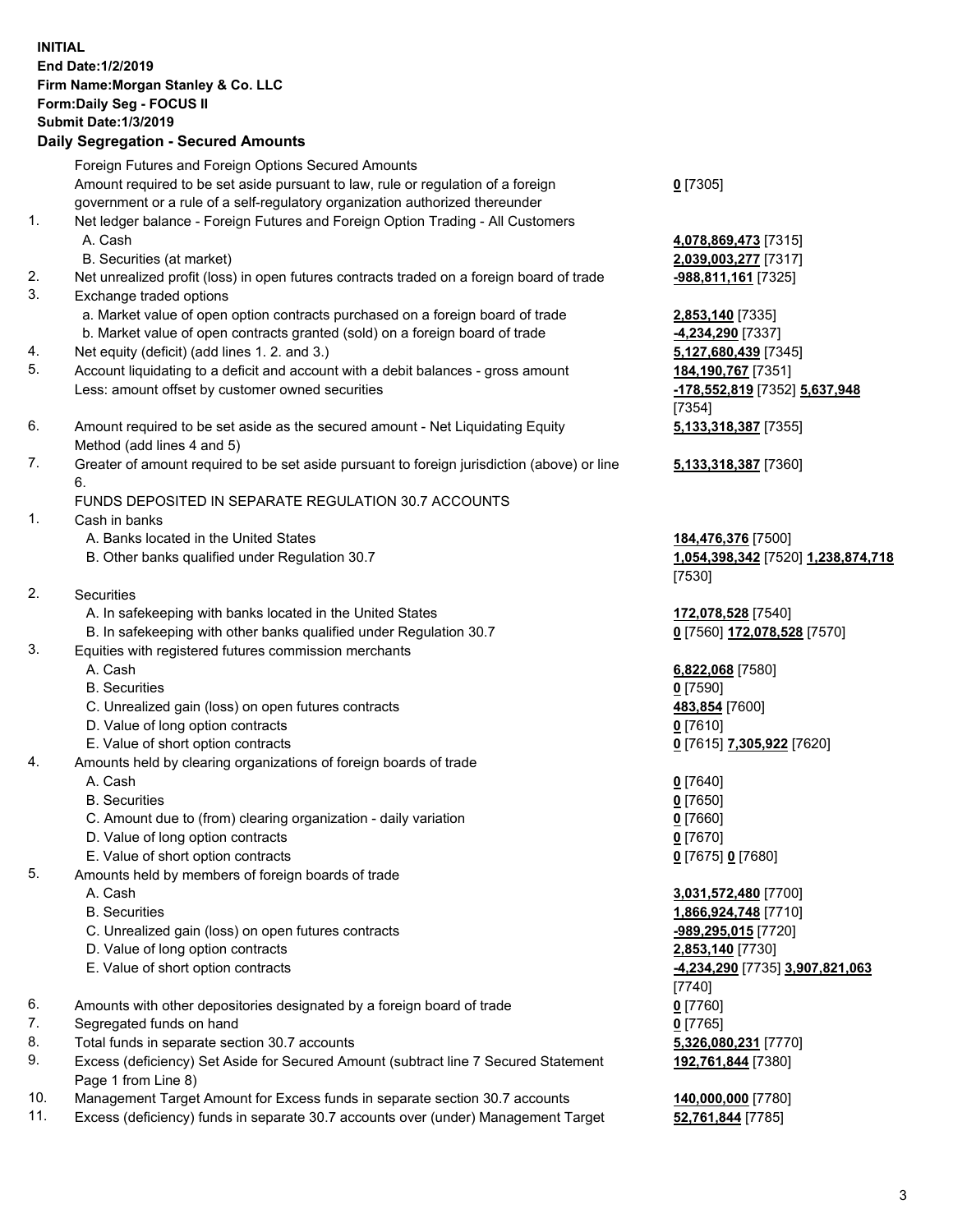**INITIAL End Date:1/2/2019 Firm Name:Morgan Stanley & Co. LLC Form:Daily Seg - FOCUS II Submit Date:1/3/2019 Daily Segregation - Segregation Statement** SEGREGATION REQUIREMENTS(Section 4d(2) of the CEAct) 1. Net ledger balance A. Cash **9,461,987,839** [7010] B. Securities (at market) **6,325,177,933** [7020] 2. Net unrealized profit (loss) in open futures contracts traded on a contract market **1,210,183,865** [7030] 3. Exchange traded options A. Add market value of open option contracts purchased on a contract market **282,739,376** [7032] B. Deduct market value of open option contracts granted (sold) on a contract market **-385,218,975** [7033] 4. Net equity (deficit) (add lines 1, 2 and 3) **16,894,870,038** [7040] 5. Accounts liquidating to a deficit and accounts with debit balances - gross amount **283,035,450** [7045] Less: amount offset by customer securities **-279,205,673** [7047] **3,829,777** [7050] 6. Amount required to be segregated (add lines 4 and 5) **16,898,699,815** [7060] FUNDS IN SEGREGATED ACCOUNTS 7. Deposited in segregated funds bank accounts A. Cash **4,421,975,807** [7070] B. Securities representing investments of customers' funds (at market) **0** [7080] C. Securities held for particular customers or option customers in lieu of cash (at market) **697,982,129** [7090] 8. Margins on deposit with derivatives clearing organizations of contract markets A. Cash **6,446,251,573** [7100] B. Securities representing investments of customers' funds (at market) **0** [7110] C. Securities held for particular customers or option customers in lieu of cash (at market) **5,627,195,804** [7120] 9. Net settlement from (to) derivatives clearing organizations of contract markets **130,593,598** [7130] 10. Exchange traded options A. Value of open long option contracts **282,739,376** [7132] B. Value of open short option contracts **-385,218,975** [7133] 11. Net equities with other FCMs A. Net liquidating equity **9,766,669** [7140] B. Securities representing investments of customers' funds (at market) **0** [7160] C. Securities held for particular customers or option customers in lieu of cash (at market) **0** [7170] 12. Segregated funds on hand **0** [7150] 13. Total amount in segregation (add lines 7 through 12) **17,231,285,981** [7180] 14. Excess (deficiency) funds in segregation (subtract line 6 from line 13) **332,586,166** [7190]

- 15. Management Target Amount for Excess funds in segregation **280,000,000** [7194]
- 16. Excess (deficiency) funds in segregation over (under) Management Target Amount Excess

**52,586,166** [7198]